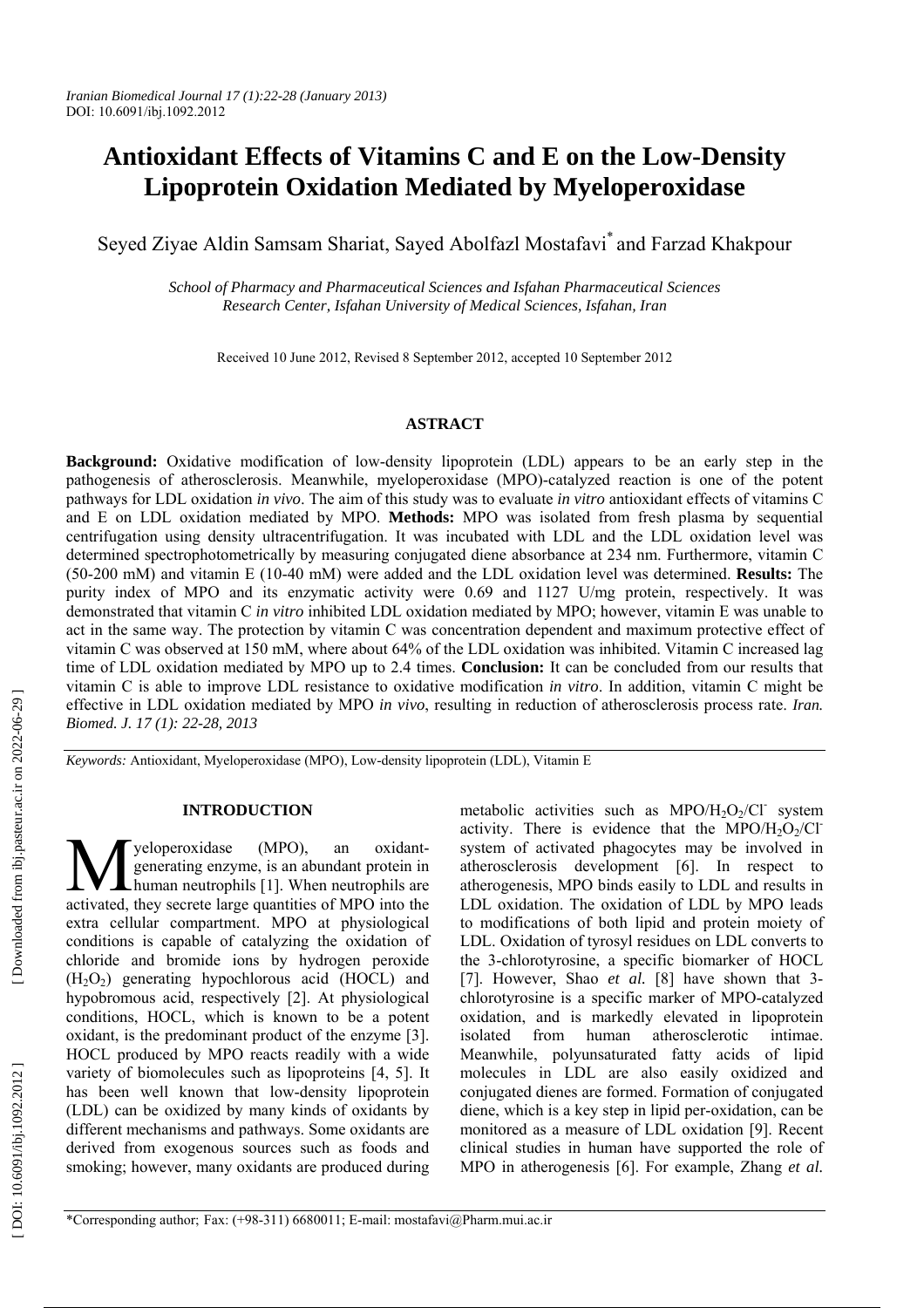[10] and also Kutter *et al.* [11] have shown that patients presenting MPO deficiency or a low level of blood MPO had a decreased cardiovascular risk. Two other studies have shown that the serum MPO levels predict risks in patients with acute coronary syndromes or chest pain [12, 13]. LDL oxidation mediated by MPO is one of the possible pathways for promotion of atherosclerosis, and its prevention may help patients at risk of damage. Some *in vitro* and *in vivo* investigations have shown that antioxidants reduce lipid per-oxidation, and inhibit atherogenic development [14-16]. Several studies have found antioxidants are effective in slowing LDL oxidation rate and subsequently decrease the rate of atherosclerosis [15-17]. However, the antioxidant effect on LDL oxidation mediated by MPO *in vitro* has not been investigated. Interestingly, the aim of this study was to evaluate the antioxidant effects of vitamin C, the most effective water-soluble antioxidant, and vitamin  $E$  ( $\alpha$ -tocopherol), the most lipid-soluble antioxidant, on LDL oxidation mediated by MPO.

## **MATERIALS AND METHODS**

*Materials.* Human blood was obtained from Isfahan Blood Transfusion Service. Tetramethyl-benzidine (TMB), H 2 O 2, cetytrimethylammonium bromide (Hexa decil trimethylammonium bromide or CTAB), vitamin C, vitamin  $E$  ( $\alpha$ -tocopherol), and Sephadex G-150 were obtained from Sigma Chemical Co. (USA). All other chemicals were reagent grade.

#### *Methods:*

*Preparation of LDL from human blood.* Human serum was separated from whole blood by centrifugation at 300 ×g for 15 min. Serum LDL was precipitated by the method described by Wieland and Seidel [18]. The pH of precipitation buffer containing 64 mM trisodium citrate and 50,000 IU/L heparin was adjusted to pH 5.05 with 5N HCl. Before precipitation of LDL particles, 1 mg/ml of EDTA was added to serum samples. The precipitation reagents were allowed to equilibrate at room temperature. Then, 7 ml of the heparin citrate buffer (64 mM, pH 5.05 and 50,000 IU/L heparin) was added to 1 ml of the serum sample and mixed with a vortex mixer and the suspension was standed at ambient temperature for 10 min. The insoluble lipoproteins were centrifuged at  $1000 \times g$  for 10 min to be sedimented. The pellet was re-suspended in 1 ml of 0.1 M sodium phosphate buffer, pH 8.0, containing 0.9% NaCl. LDL was isolated by sequential ultracentrifugation from human serum as described by Schumaker and Puppione [19]. LDL concentration was measured by a modification of the Agner's method [20] using bovine serum albumin

as standard. The LDL stock solution (1.5 mg protein/ml) was diluted with 10 mM phosphate buffer (pH 7.4) at the protein concentration required for the assay. Prior to experiments, LDL sample was dialyzed overnight against EDTA-free phosphate buffer saline (0.01 M, pH 7.4). Study of LDL oxidation reaction and antioxidant effects of vitamins C and E on this process were carried out immediately after LDL isolation.

*Isolation of white blood cells.* Buffy coat, the principle source of white cells, was isolated by centrifugation of citrated blood at  $1000 \times g$  for 15 min. The layer between plasma and red cells (buffy coat) was isolated. A hypotonic solution of 155 mM NH 4CL, 10 mM KHCO 3 and 0.1 mM EDTA was used to lyse the remaining red cells. After centrifugation at  $800 \times g$ for 15 min, the white cells were collected.

*Myeloperoxidase isolation***.** MPO was isolated from white blood cells after lysing by adding 0.5% CTAB and cell debris was removed by centrifugation at 15,000  $\times$ g at 5°C for 15 min. All subsequent centrifugations were carried out under these conditions. The supernatant was treated with solid ammonium sulfate to yield a final concentration of 50% saturation. The solution was kept at 4°C for 30 min and centrifuged to remove the precipitate. The resulting supernatant was treated with solid  $(NH_4)_2SO_4$  to increase the concentration to 65% saturation, and was incubated at 4°C for 30 min prior to centrifugation. This procedure, a modification of a method described by Agner [20], resulted in a pellet containing the bulk of MPO activity. Precipitated MPO was re-dissolved in a buffer containing 50 mM Tris, (pH 7.0) and 0.5% CTAB (column buffer), and chromatographed on Sephadex G-150, super fine grade. To prepare this column, Sephadex G-150 was swollen in a column buffer at room temperature for 3 days. The column (2.5  $\times$  30 cm) was washed with several volumes of buffers before use and run at room temperature. MPO in buffer eluted from column was precipitated by the addition of solid  $(NH4)_2SO_4$  to yield a final concentration of 50% saturation. After centrifugation at  $8,000 \times g$  for 2 min, the resulted pellet was dissolved in a minimum volume of 5 mM sodium acetate buffer (pH 5.4), and then dialyzed overnight against 100 volumes of the same buffer.

*Measurement of enzyme activity.* MPO activity was measured according to the method of Suzuki *et al.*  [21]. The reaction mixture consisted of 2 µg/ml MPO, 1.6 mM TMB, 0.3 mM H 2 O 2, 80 mM sodium phosphate buffer (pH 5.4), 8% N, N dimethylformamide and 40% phosphate buffered saline in a total volume of 500 µL. In this assay,TMB was oxidized to a blue product that absorbs at 655 nm. The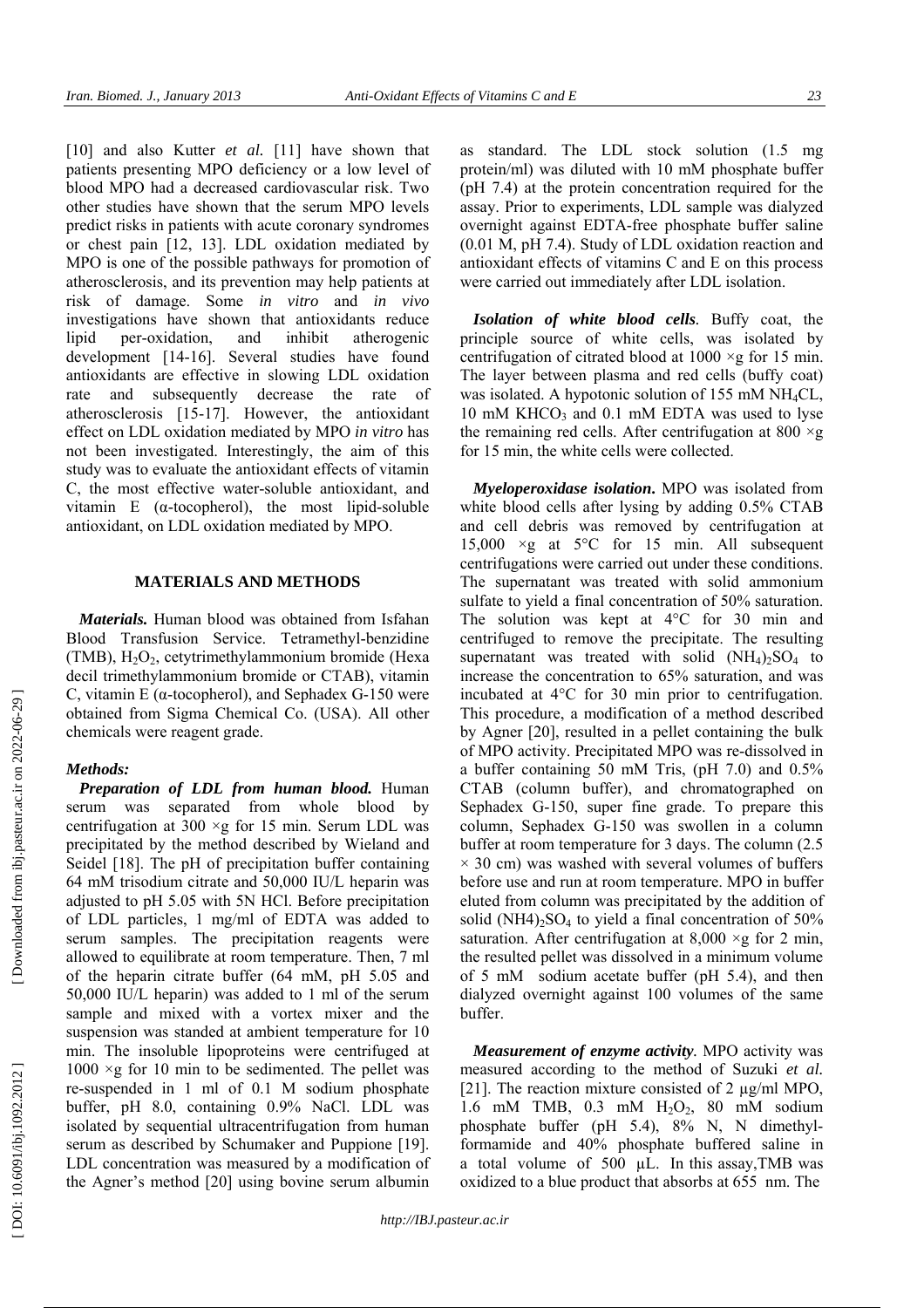

**Fig. 1.** Effect of different concentrations of vitamin C on LDL oxidation induced by myeloperoxidase (MPO) system. Lowdensity lipoprotein (LDL) was incubated in the absence and presence of 50-200 mM of vitamin C and changes in absorbance at 234 nm were read at intervals of 5 min for a period of 400 min. values represents mean  $\pm$  SD of three independent experiments. vit, vitamin

enzyme activity was measured continuously by monitoring the absorbance changes at 655 nm during 3 min. One unit of activity was determined as a change in absorption of 1.0 unit per min at 655 nm.

*LDL oxidation mediated by MPO*. Oxidation of LDL was determined based on the method described by Jerich *et al.* [22]. Briefly, LDL (0.25 mg/ml) was incubated with 2 mg/ml MPO and 150 mM NaCl in 10 mM phosphate buffer (pH 6) at room temperature. The oxidation reaction of LDL was started by addition of  $0.5$  mM  $H<sub>2</sub>O<sub>2</sub>$ , resulting in the formation of conjugated diene hydroperoxides. The absorbance was read manually at intervals of 5 min for a period of 400 min, on a Perkin-Elmer 515 UV/VIS spectrophotometer. The absorbance measurement at 234 nm can be expressed as micromoles of conjugated dienes [23] using the molar extinction coefficient of 2.95  $\times$  10<sup>4</sup>M<sup>-</sup>  $1$ <sup>1</sup> cm<sup>-1</sup> for the conjugated dienes, which is an index of LDL oxidation level [24]. The difference between the maximum absorbance measure and absorbance of blank was expressed as the level of LDL oxidation. To study inhibitory effects of vitamins C and E on LDL oxidation mediated by MPO, LDL (0.25 mg/ml) were incubated with 2 mg/ml MPO, 150 mM NaCl, and 0.5 mM  $H_2O_2$  in 10 mM phosphate buffer (pH 6) in the absence (control) and presence of different concentrations of vitamin C (50, 100, 150 and 200 mM) and vitamin E (10, 20, 30, and 40 mM) followed by the absorbance determination at 234 nm as mentioned above. The lag time of LDL oxidation

reaction was measured by determining the intersection point between the tangent to the slope of the curves and the horizontal axis [25].

*Statistical analysis.* All results were expressed as the mean  $\pm$  SD and statistically interpreted by using oneway analysis of variance (ANOVA), followed by Dunnett's test. A value of *P*<0.05 was considered as statistically significant.

## **RESULTS**

*Enzyme purity*. Using the method described earlier, the purity of isolated MPO was 0.69, which was calculated from absorbance ratio A430/A280 nm. In addition, enzymatic activity of the enzyme was 1127 U/mg protein.

*The effect of vitamin C on human LDL oxidation*. Exposure of LDL to MPO/ $H_2O_2/Cl$  system in the presence of increasing concentrations of vitamin C (50, 100, 150 and 200 mM) resulted in 64% inhibition of LDL susceptibility to oxidation when compared with the control sample (Fig. 1). Maximum inhibitory effect of vitamin C was observed at 150 mM concentration of vitamin C, and did not significantly increase with increasing concentration of vitamin C up to 200 mM (Fig. 2). The protection effect of vitamin C was dosedependent between 50 to 150 mM (Fig. 2). The lag time of LDL oxidation reaction and conjugated dienes produced during LDL oxidation were calculated from the curves of the Figure 1 and have been shown in Figures 2 and 3, respectively. This lag time was increased up to 2.4 times by vitamin C.



**Fig. 2.** Effects of different concentrations of vitamin C on lag time of low-density lipoprotein (LDL) oxidation induced by myeloperoxidase system. Values were obtained from LDL oxidation curves. Values represent mean  $\pm$  SD of three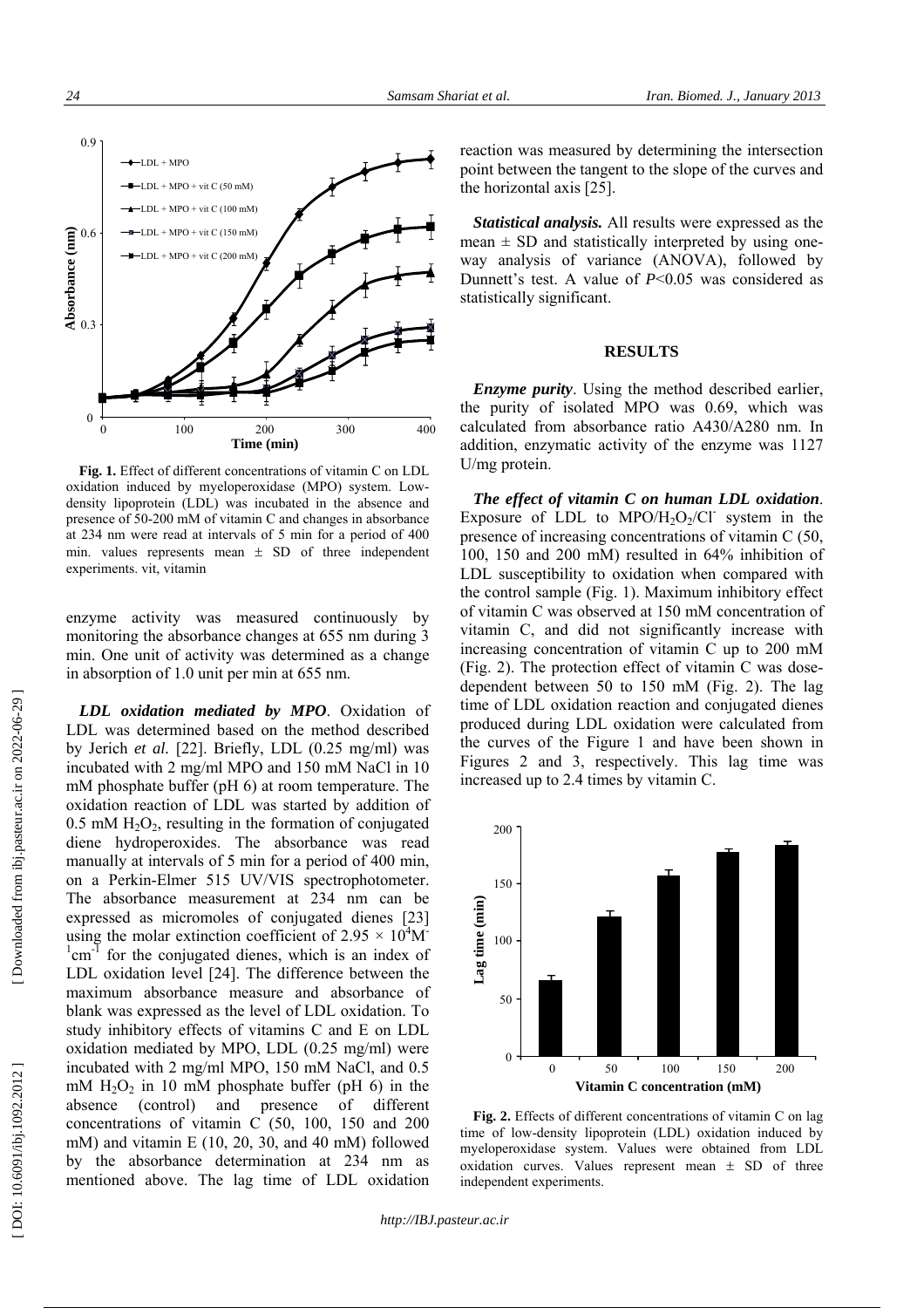

Fig. 3. Effect of different concentrations of vitamin C on conjugated dienes induced by myeloperoxidase-system. Conju **Fig. 3.** Effect of different concentrations of vitamin C on conjugated dienes induced by myeloperoxidase-system. Conjugated dienes produced were calculated from the maximum increase of the absorbance and molar absorbance  $1$ cm<sup>-1</sup>.

*The effect of vitamin E on human LDL oxidation.* Incubation of LDL with MPO/H<sub>2</sub>O<sub>2</sub>/Cl<sup>-</sup> system in the presence of different concentrations of vitamin E (1 20, 30 and 40 mM) showed no significant differenc 20, 30 and 40 mM) showed no significant difference between LDL oxidation rate in the presence or absence of vitamin E (Fig. 4). The lag time of LDL oxidatio reaction and conjugated dienes produced during LD oxidation was calculated from the curves of the Figur ar<br>O

### **DISCUSSION**

4 and has been shown in Figures 5 and 6, respectively<br> **DISCUSSION**<br>
Oxidation of LDL has been widely accepted to be a<br>
early step in atherosclerosis process [26]. Meanwhil early step in atherosclerosis process [26]. Meanwhil various enzymes may contribute to oxidation, such a MPO, lipoxygenases, NADPH oxidases, and nitr oxide synthetases. Among these enzymes, neutrophil MPO is the most abundant enzyme in human body an its biochemical pathway is one of the known poten<br>pathways for LDL oxidation in vivo. One of the mos pathways for LDL oxidation in vivo. One of the mo important strategies to prevent atherosclerosis is aime at reducing oxidative stress. Numerous studies hav indicated that some compounds with antioxidan indicated that some compounds with antioxidar<br>properties *in vivo* prevent atherosclerosis throug decreasing oxidized LDL level in the body [15-17 Therefore, investigation of substances that can inhib LDL oxidation in vivo may be able to effectively hel to prevent atherosclerosis. The most persuasive evidence has shown that supplementation of som animal models with antioxidants slow atherosclerosi However, less information was presented to show th eff evaluate in vitro antioxidant effects of vitamins C an E on LDL oxidation mediated by MPO. Vitamin C, th most effective water-soluble antioxidant, and vitam *an. Biomed. J.,*<br> **Fig. 3.** Effect *o*,<br>
cubation of  $\overline{a}$ <br>
cubation of  $\overline{a}$ <br>
cubation of  $\overline{a}$ <br>
cubation of  $\overline{a}$ <br>
cubation of  $\overline{a}$ <br>
cubation and c<br>
i), 30 and 40<br>
cubation and c<br>
is vitamin E (<br>
cubatio imal models<br>owever, less<br>fect of these<br>*r*aluate *in vitr* on. Biomed. J., January 2013<br>  $\frac{2}{3}$ <br>  $\frac{2}{3}$ <br>  $\frac{1}{3}$ <br>  $\frac{2}{3}$ <br>  $\frac{1}{3}$ <br>  $\frac{2}{3}$ <br>  $\frac{3}{3}$ <br>  $\frac{3}{3}$ <br>  $\frac{3}{3}$ <br>  $\frac{3}{3}$ <br>  $\frac{3}{3}$ <br>  $\frac{3}{3}$ <br>  $\frac{3}{3}$ <br>  $\frac{3}{3}$ <br>  $\frac{3}{3}$ <br>  $\frac{3}{3}$ <br>  $\frac{3}{3}$ <br>  $\frac{$ LDL has been widely accepted to be a antioxidants in vitro. In this study, w 10, mee on DL ure on DL ure y. an ile, as ric le, as rice and need and nt quantum is not the we need the minimum  $\frac{1}{7}$ .

E, highly efficient lipid-soluble antioxid chosen in this study because of their possi dietary supplement etary supplement.<br>At first, MPO was isolated from white blo dant, were<br>sible use as<br>ood cells to

a purity index and to enzymatic activity of 0.69 and 1127 U/mg protein, respectively. The purity index of MPO was similar to another study published earlier MPO was similar to another study publish [27].

Our results presented here revealed a significant reduction  $(P<0.02)$  in the susceptibility of LDL to oxidation mediated by MPO in the presence of vitamin



Fig. 4. Effect of different concentrations of vitamin E  $(\alpha$ tocopherol) on low-density lipoprotein (LDL) oxidation induced by myeloperoxidase  $(MPO)/H_2O_2/Cl$  system. LDL was by myeloperoxidase  $(MPO)/H_2O_2/CI$  system.<br>incubated in the absence and presence of 10-40 mM E, and changes in absorbance at 234 nm were read a 5 min for a period of 400 min. Values represents m 5 min for a period of 400 min. Values repretive independent experiments. Vit, vitamin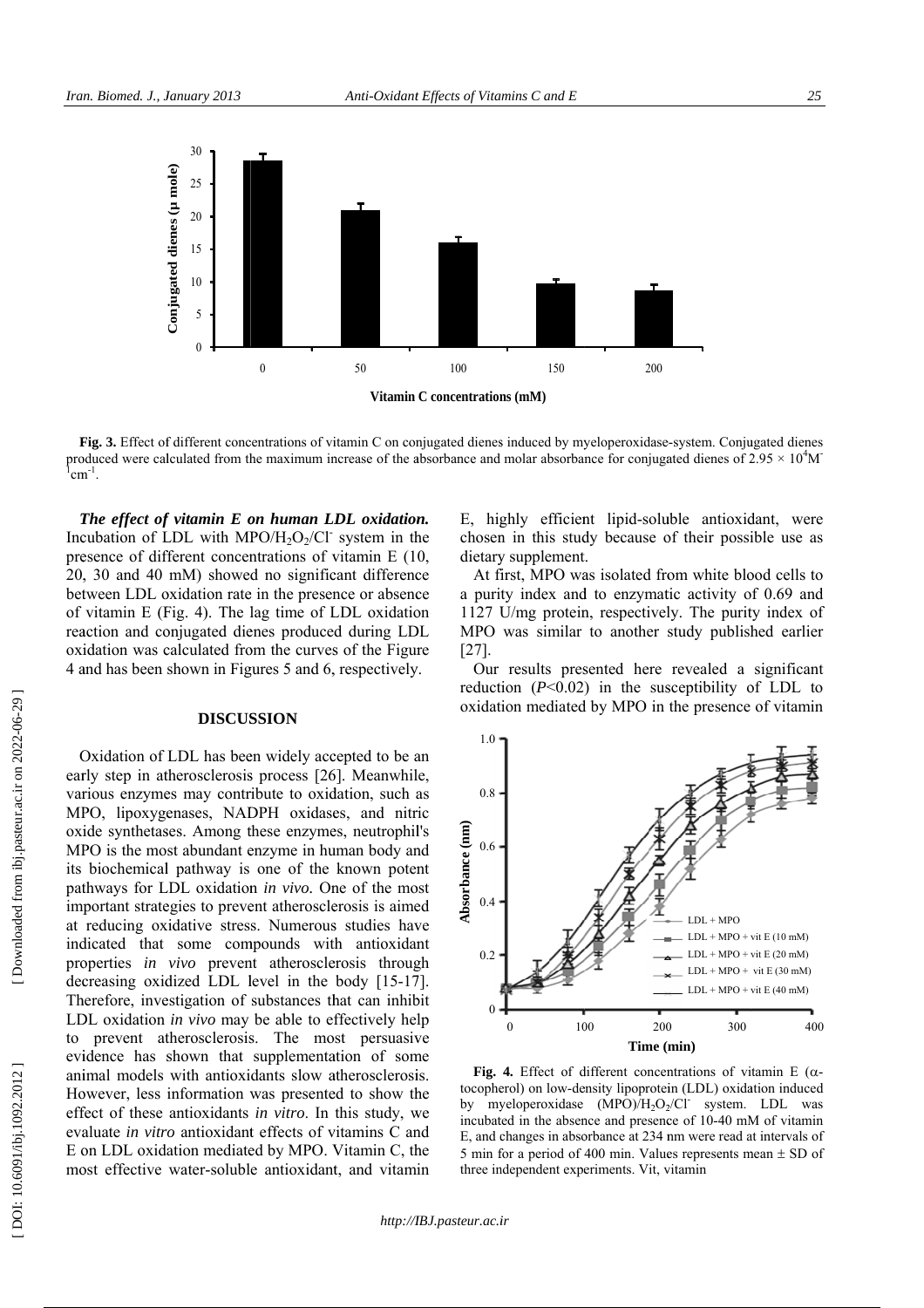

**Fig. 5.** Effect of different concentrations of vitamin E on lag time of the low-density lipoprotein (LDL) oxidation mediated by myeloperoxidase. Values were obtained from the LDL oxidation curves of Figure 4. Values represent mean  $\pm$  SD of three independent experiments.

C. The protection of LDL oxidation by vitamin C at concentrations between 50 mM to 150 mM was concentration dependent, showing the maximum effect at 150 mM in which about 64% inhibition was occurred. There are a lot of reports regarding the antioxidant properties of various substances and their effect on LDL susceptibility to oxidation [28-30]. However, most of them have investigated the process in the presence of oxidizing cations such as Cu. Das *et al.* [31] investigated the *in vitro* oxidation of LDL isolated from normal and hypercholesterolemic subjects by  $Cu^{2+}$  ions in the presence of different concentrations of vitamin C. They have also reported a significant inhibition in the susceptibility of LDL to oxidation in the presence of 40 mmol/L of vitamin C in normal subjects. When using LDL isolated from hypercholesterolemic subjects, they had to use 80 mmol/L vitamin C to be able to oxidize LDL. It has been suggested that mechanisms by which oxidized form of LDL can affect many components of the atherogenic process, including thrombosis, leads to tissue damages [26]. Therefore, it is believed that inhibition of LDL oxidation can lead to the prevention of atherosclerosis and its complications. In addition, two other important indices of LDL oxidation were also investigated in this study. First, the lag time of the LDL oxidation reaction. The lag time of the LDL oxidation mediated by MPO in the absence of vitamin C was  $67 \pm 3.2$  min, and it was significantly lengthened up to  $183 \pm 4.1$  min, showing an increase of 2.73 times. It means that susceptibility of the LDL oxidation mediated by MPO had decreased up to 64% in the presence of vitamin C. Second, conjugated dienes, the most abundant intermediate, produced during LDL oxidation. It was decreased from  $28.5 \pm 1.3$  µmole in the absence of vitamin C to  $8.3 \pm 0.41$  µmole in the presence of vitamin C (200 mM). Protection of LDL

oxidation by vitamin C was concentration dependent showing the maximum effect of vitamin C at 150 mM. At dose of 400 mg vitamin C/day, plasma is completely saturated, and steady-state plasma vitamin C concentration will be approximately 80 mM [32]. For this reason, vitamin C concentration in our *in vitro* study was chosen in the normal plasma concentration range. As mentioned above, it seems that vitamin C at dose of around 400 mg/day might be maximally improved the lag time of the LDL oxidation reaction *in vivo* and it is useful for decreasing atherosclerosis process rate. LDL incubation with MPO system in the presence or absence of vitamin  $E$  ( $\alpha$ -tocopherol) did not show any significant differences in LDL oxidation rate. In addition, there were no significant differences between the amounts of conjugated dienes produced during LDL oxidation mediated by MPO in the absence or presence of vitamin E. The similar results were obtained for lag time of LDL oxidation in the presence or absence of vitamin E.

In numerous studies, antioxidant properties of vitamin E and some other substances which have antioxidant activity, have been shown to reduce LDL oxidation *in vivo* [33-35]. There might be various mechanisms by which vitamin E is able to show its preventive role in atherosclerosis, although the mechanism of action still remains unclear. For example, Ricciarelli *et al.* [36] in their experience have found that vitamin E reduces the uptake of oxidized form of LDL by inhibiting CD36 scavenger receptor (a specific receptor for oxidized LDL) expression. Furthermore, Teupesr *et al*. [37] showed that vitamin E reduces cholesterol esterification process rate and uptake of esterified LDL. They also suggested that all effects of vitamin E are due to the down-regulation of CD36 scavenger receptor. According to the data presented here, vitamin E is unable to reduce the reaction rate of LDL oxidation mediated by MPO.



**Fig. 6.** Effect of different concentrations of vitamin E on the conjugated dienes produced during low-density lipoprotein (LDL) oxidation mediated by myeloperoxidase. Values were obtained from the LDL oxidation curves of Figure 4. Values represent mean ± SD of three independent experiments.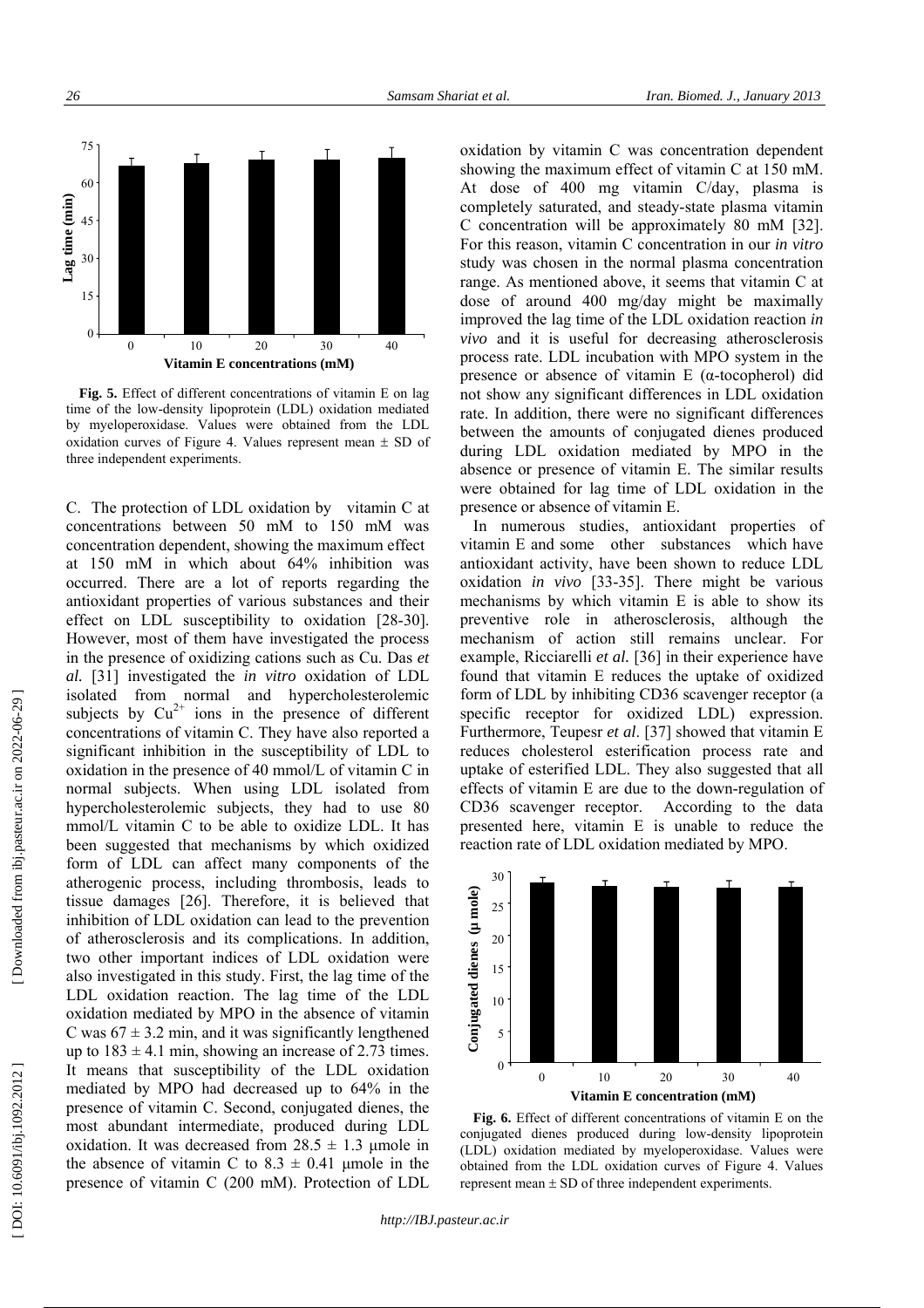However, there might be some mechanisms to show vitamin E may be able to inhibit the oxidation reaction of LDL. However, *in vitro* LDL oxidation mediated by MPO have been less studied, and for better understanding of vitamin E effect on the LDL oxidation mediated by MPO, more kinetic information about MPO is needed.

In conclusion, we may suggest that vitamin C has measurable effects on LDL oxidation indices and might be beneficial in prevention damages resulted in atherosclerosis.

## **ACKNOWLEDGMENTS**

This work was supported by the Research Council of Isfahan University of Medical Sciences, Isfahan, Iran (Research No. 79294).

## **REFERENCES**

- 1. Ranguelova K, Rice AB, Khajo A, Triquigneaux M, Garantziotis S, Magliozzo RS et al. Formation of reactive sulfite-derived free radicals by the activation of human neutrophils: an ESR study. *Free Radic Biol Med.2012 Apr;52(8):1264-71*.
- 2. Lane AE, Tan JT, Hawkins CL, Heather AK, Davies MJ. The myeloperoxidase–derived oxidant HOSCN inhibits protein tyrosine phosphatases and modulates cell signaling via the mitogen–activated protein kinase (MAPK) pathway in macrophages. *Biochem J.2010 Aug 15;430(1):161-9*.
- 3. Li H, Cao Z, Moore DR, Jackson PL, Barnes S, Lambeth JD et al. Microbicidal activity of vascularperoxidase 1 in human plasma via generation of hypochlorous acid. *Infect Immun.2012 Jul;80(7):2528- 37*.
- 4. Abu-Soud HM, Maitra D, Byun J, Souza CE, Banerjee J, Saed GM et al. The reaction of HOCl and cyanocobalamin: corrin destruction and the liberation of cyanogens chloride. *Free Radic Biol Med.2012 Feb(3): 616-25*.
- 5. Resch U, Semlitsch M, Hammer A, Susani-Etzerodt H, Walczak H, Sattler W et al. (2011) Hypochloritemodified low-density lipoprotein induces the apoptotic machinery in Jurkat T-cell lines. *Biochem Biophys Res Commun.2011 Jul;410(4):895-900*.
- 6. Karakas M, Koenig W, Zierer A, Herder C, Rottbauer W, Baumert J et al. Myeloperoxidase is associated with incident coronary heart disease independently of traditional risk factors: results from the MONICA/Kora Augsburg study. *J Intern Med. 2012 Jan;271(1):43-50*.
- Stamp LK, Khalilova I, Tarr JM, Senthilmohan R, Turner R, Haigh RC et al. Myeloperoxidase and oxidative stress in rheumatoid arthritis. *Rheumatology (Oxford). 2012 Oct;51(10):1796-803*.
- 8. Shao B, Pennathur S, Heinecke JW. Myeloperoxidase targets apolipoprotein A-1, the major HDL protein, for

site-specific oxidation in human atherosclerotic lesions. *J Biol Chem.2012 Feb;287(9):6375-86*.

- 9. Satchell L, Leake DS. Oxidation of low-density lipoprotein by iron at lysosomal pH: inplications for atherosclerosis. *Biochemistry. 2012 May;51(18):3767- 75*.
- 10. Zhang R, Brennan ML, Fu X, Aviles RJ, Pearce GL, Penn MS et al. Association between myeloperoxidase levels and risk of coronary artery disease. *JAMA.2012 Nov;286(17): 2136-42*.
- 11. Kutter D, Devaquet P, Vanderstocken G, Paulus JM, Marchal V, Gothot A. Consequence of total and subtotal myeloperoxidase deficiency: risk or benefit? *Acta Haematol.2000;104(1):10-5*.
- 12. Baldus S, Heeschen C, Meinertz T, Zeiher AM, Eiserich JP, Münzel T et al. (2003) Myeloperoxidase serum levels predict risk in patients with acute coronary syndromes. *Circulation.2003 Sep;108(12):1440-5*.
- 13. Brennan ML, Penn MS, Van Lente F, Nambi V, Shishehbor MH, Aviles RJ et al. Prognostic value of myeloperoxidase in patients with chest pain. *N Engl J Med.2003 Oct;349(17):1595-604*.
- 14. Turchi G, Alagona G, Lubrano V. Protective activity of plicatin B againest human LDL oxidation induced in metal ion-dependent and independent processes. Experimental and theoretical studies. *Phytomedicine. 2009 Nov;16(11):1014-26*.
- 15. López-Alarcón C, Speisky H, Lissi E. Antioxidant effect of 5-aminosalicylic acid on copper mediated LDL oxidation. *Biol Res.2007;40(2):155-62*.
- 16. Bleys J, Miller ER 3rd, Pastor-Barriuso R, Appel LJ, Guallar E. Vitamin-mineral supplementation and the progression of atherosclerosis: a meta-analysis of randomized controlled trials. *Am J Clin Nutr.2006 Oct;84(4):880-7*.
- 17. Aguilar EC, Jascolka TL, Teixeira LG, Lages PC, Ribeiro AC, Vieira EL et al. Paradoxical effect of a pequi oil-rich diet on the development of atherosclerosis: balance between antioxidant and hyperlipidemic properties. *Braz J Med Biol Res.2012 Jul;45(7):601-9*.
- 18. Wieland H, Seidel D. A simple specific method for precipitation of low density lipoproteins. *J Lipid Res. 1383 Jul;24(7):904-9*.
- 19. Schumaker VN, Puppione DL. Sequential flotation ultrcentrifugation. Methods Enzymol.1986;128:155-70.
- 20. Agner K. (1958) Crystalline myeloperoxidase. *Acta Chem Scand.12:89-94*.
- 21. Suzuki K, Ota H, Sasagawa S, Sakatani T, Fujikura T. Assay method for yeloperoxidase in human polymorphonuclear leukocytes. *Anal Biochem.1983 Jul; 132(2):345-52*.
- 22. Jerlich A, Horakova L, Fabjan JS, Giessauf A, Jürgens G, Schaur RJ. Correlation of low density lipoprotein modification by myeloperoxidase with hypochlorous acid formation. *Int J Clin Lab Res.1999;29(4):155-61*.
- 23. Carnevale R, Pignatelli P, Lenti L, Buchetti B, Sanguigni V, Di Santo S et al. LDL are oxidatively modified by platelets via GP91 phox and accumulate in human monocytes. *FASEB J.2007 Mar;21(3):927-34*.
- 24. Puhl H, Waeg G, Esterbauer H. Methods to determine oxidation of low-density lipoproteins. *Methods*